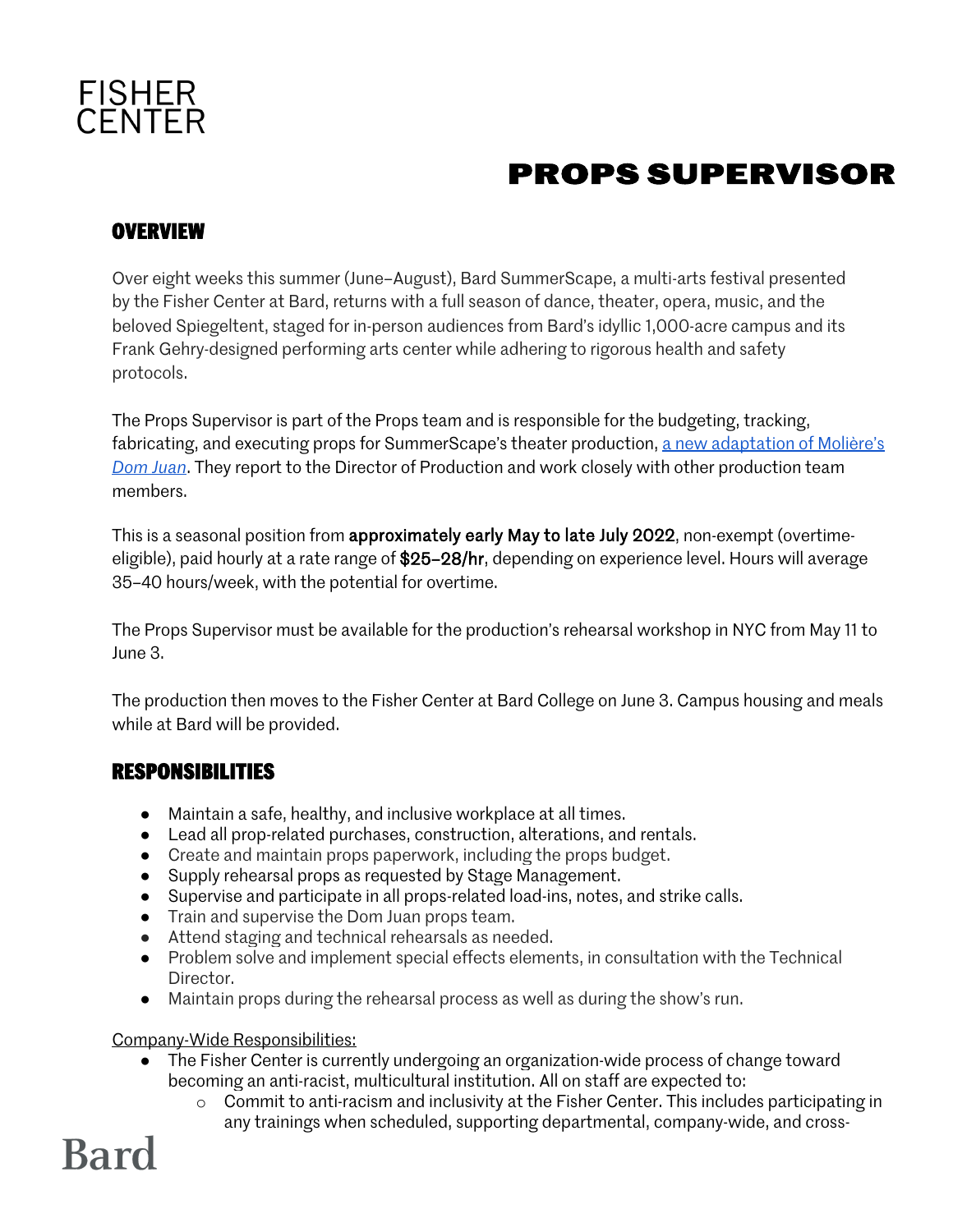

departmental collaboration in issues of diversity, equity, and inclusion, and furthering your own independent journey with anti-racism.

o Contribute in meaningful ways to the organizational culture.

#### **QUALIFICATIONS**

- Experience working in a professional props or scene shop.
- Experience supervising a props build and run crew.
- Experience working with stage arms.
- Knowledge of and experience with scenic carpentry, fine carpentry, furniture construction, scenic painting, hand and machine stitching, upholstery, mold making & casting, and paper goods graphics & construction.
- Experience welding is a plus.
- Ability to read, interpret, and build from designer drawings.
- Ability to lift 30 lbs.
- Successful candidates possess strong communication skills and keen attention to detail. They are collaborative, self-motivated, and bring a positive, can-do attitude!

#### **LOCATION**

Bard's beautiful 1,000-acre campus is situated on the east bank of the Hudson River, in Annandale-on Hudson, New York. Community life is defined by numerous cultural and recreational opportunities in the surrounding historic Hudson River Valley and by proximity to New York City. Nearby towns and villages include Rhinebeck, Tivoli, and Red Hook, New York.

### **TO APPLY**

Complete the application form here: https://formfaca.de/sm/MCg8GqLBp.

Applications for this position will be reviewed on a rolling basis until the position is filled.

For any questions or issues with the application form, please contact fcjobs@bard.edu.

*Bard College is an equal opportunity employer and we welcome applications from those who contribute to our diversity. All qualified applicants will receive consideration for employment without regard to race, color, religion, sex, mental, or physical disability, age, sexual orientation, gender identity, national origin, familial status, veteran status, or genetic information. Bard is committed to providing access, equal opportunity, and reasonable accommodation for all individuals in employment practices, services, programs, and activities.*

#### **ABOUT THE FISHER CENTER**

The Fisher Center develops, produces, and presents performing arts across disciplines through new productions and context-rich programs that challenge and inspire. As a premier professional performing

## **Bard**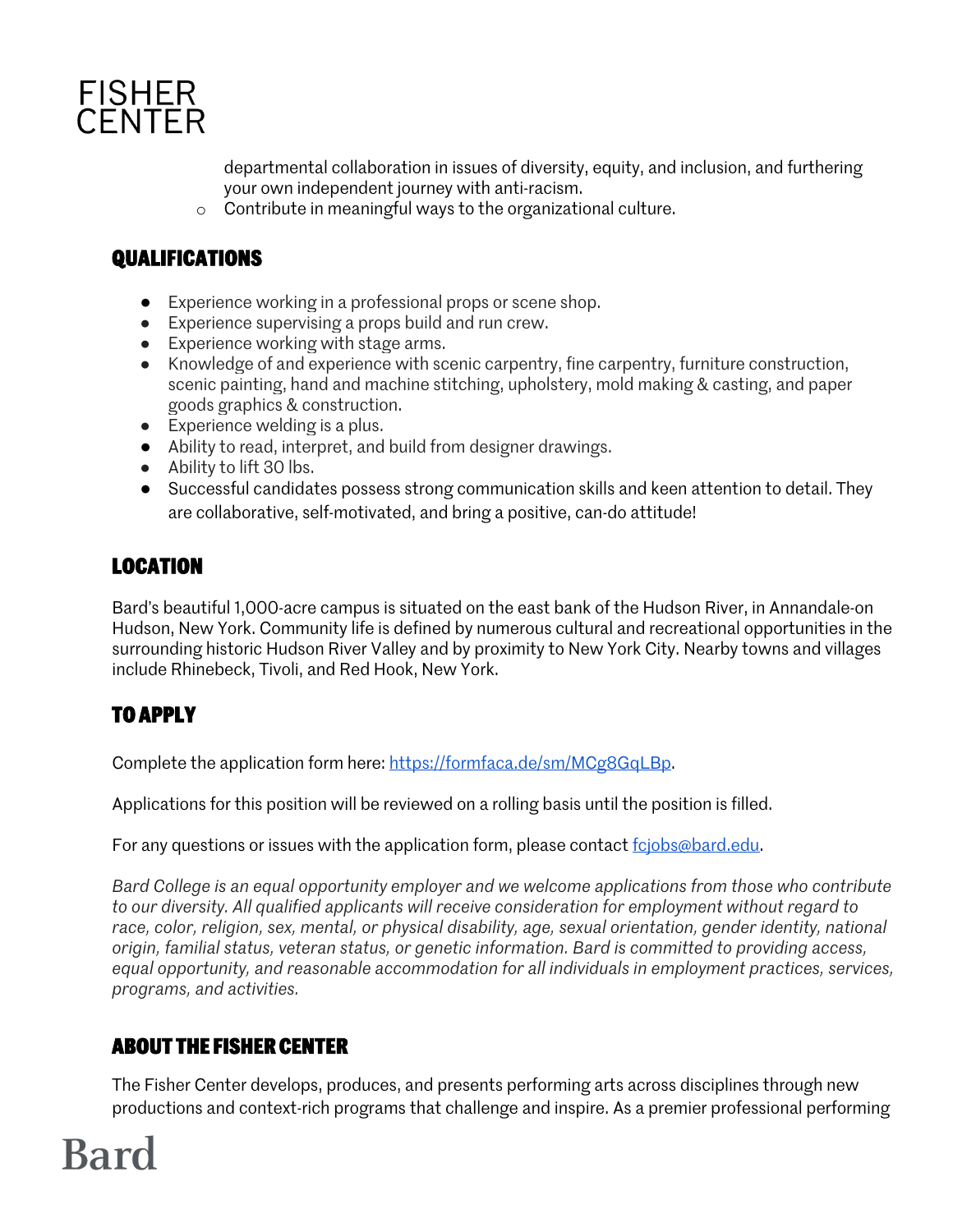### **FISHER CENTER**

arts center and a hub for research and education, the Fisher Center supports artists, students, and audiences in the development and examination of artistic ideas, offering perspectives from the past and present, as well as visions of the future.

Presenting more than 200 world-class events and welcoming 50,000 visitors each year, the Fisher Center supports artists at all stages of their careers and employs more than 300 professional artists annually. The Fisher Center is a powerful catalyst of art-making regionally, nationally, and worldwide. Every year it produces 8 to 10 major new works in various disciplines. Over the past five years, its commissioned productions have been seen in more than 100 communities around the world. During the 2018-19 season, six Fisher Center productions toured nationally and internationally. In 2019, the Fisher Center won the Tony Award for Best Revival of a Musical for Daniel Fish's production of Oklahoma! which began life in 2007 as an undergraduate production at Bard and was produced professionally in the Fisher Center's SummerScape Festival in 2015 before transferring to New York City.

The Fisher Center demonstrates Bard's commitment to the performing arts as a cultural and educational necessity. Home is the Fisher Center for the Performing Arts, designed by Frank Gehry and located on the campus of Bard College in New York's Hudson Valley. Building on a 162-year history as a competitive and innovative undergraduate institution, Bard is committed to enriching culture, public life, and democratic discourse by training tomorrow's thought leaders.

#### **ABOUT THE SUMMERSCAPE FESTIVAL**

SummerScape is a world-renowned multi-arts festival presented by the Fisher Center at Bard. Over eight weeks this summer (June–August), Bard SummerScape returns with a full season of dance, theater, opera, music, and the beloved Spiegeltent, culminating in the 32nd annual Bard Music Festival, Sergei Rachmaninoff and His World. Productions will be staged in Bard's Frank Gehry-designed Fisher Center for the Performing Arts, adhering to rigorous health and safety protocols while celebrating the joys of live performance.

#### **ABOUT BARD COLLEGE**

Founded in 1860, Bard College is a four-year residential college of the liberal arts and sciences located 90 miles north of New York City. With the addition of the Montgomery Place estate, Bard's campus consists of nearly 1,000 park-like acres in the Hudson River Valley. It offers bachelor of arts, bachelor of science, and bachelor of music degrees, with majors in nearly 40 academic programs; graduate degrees in 13 programs; nine early colleges; and numerous dual-degree programs nationally and internationally. Building on its 162-year history as a competitive and innovative undergraduate institution, Bard College has expanded its mission as a private institution acting in the public interest across the country and around the world to meet broader student needs and increase access to liberal education. The undergraduate program at our main campus in upstate New York has a reputation for scholarly

# **Bard**